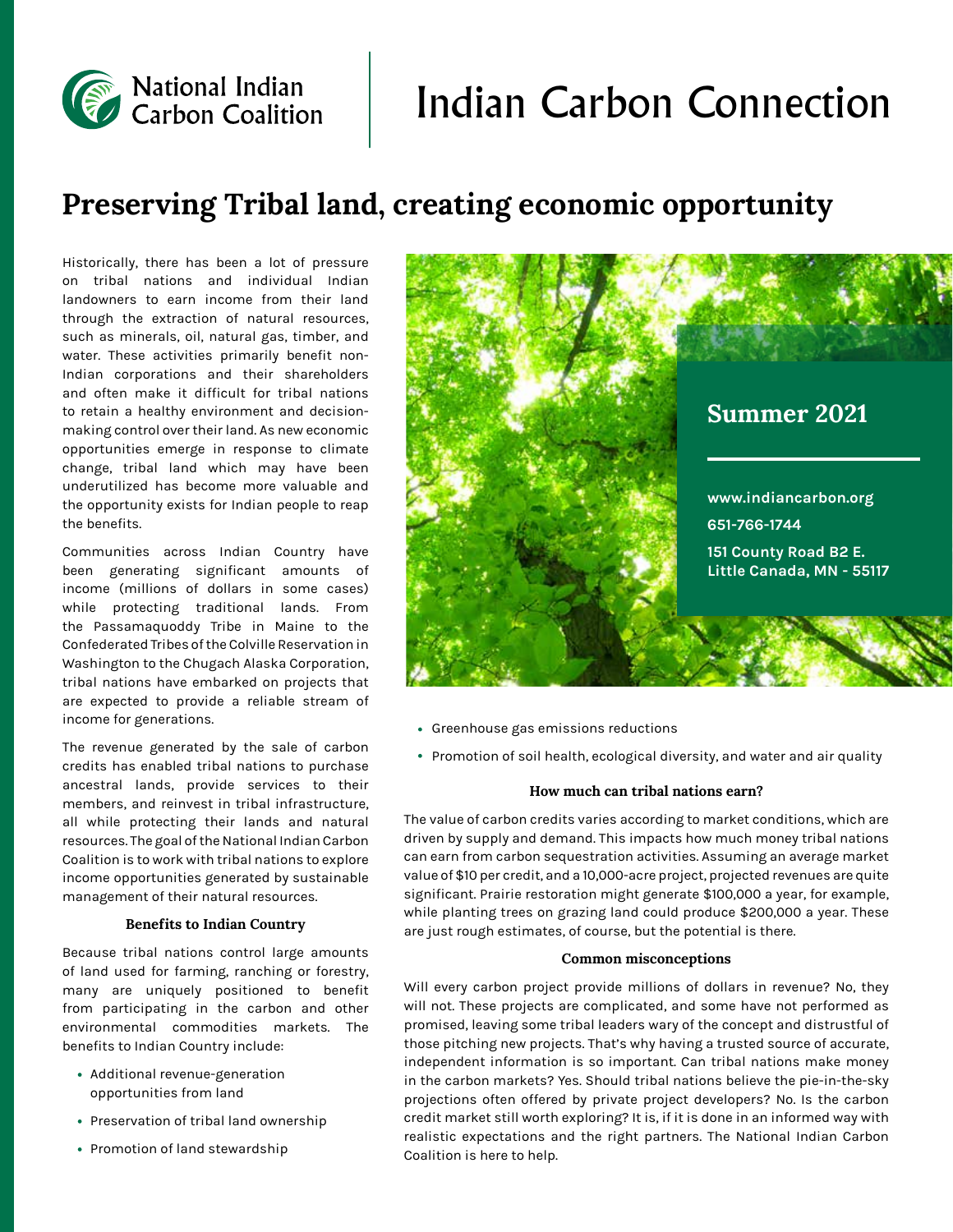

# **National Indian Carbon Coalition**

Formed by the Indian Land Tenure Foundation (ILTF) and the Intertribal Agriculture Council (IAC), NICC is an Indian-led non-profit program that helps tribal nations and individual Indian landowners take advantage of carbon credit and other environmental commodities markets through the development of carbon sequestration or offset projects. NICC views these projects as economic development opportunities that preserve tribal nation and tribal member land ownership while returning profits to reservations economies and communities.

NICC's mission is to preserve tribal land ownership and reduce the effects of climate change by conserving the natural resources of tribal lands in order to minimize human-caused greenhouse gas emissions

NICC's role is to be a trusted, independent source of information and guidance for tribal nations and tribal members considering the development of carbon credits on farmland, ranchland and forest lands. Carbon farming is a system of agricultural management that helps the land store more greenhouse gases (GHGs) than it releases into the atmosphere, a process also known as carbon sequestration. Sustainable forest management practices do the same thing. Carbon offsets represent a reduction in greenhouse gas emissions created by sequestration projects, and are sold to buyers who want to offset their emissions.



### **What Is A Carbon Footprint?**

When tribal governments, enterprises, employees and members use energy or products manufactured with fossil fuels, there is generation of carbon dioxide and other greenhouse gas emissions (GHGs) that contribute to climate change. The combination of emissions caused by work, home, transportation and daily life is known as a 'carbon footprint.' Carbon offsets are a practical and effective way to address climate change and encourage the growth of renewable energy. Carbon offsets are also an excellent opportunity for tribal nations to protect their land and generate sustainable, long-term income. NICC provides the resources, training and support to assist with the development of carbon projects.

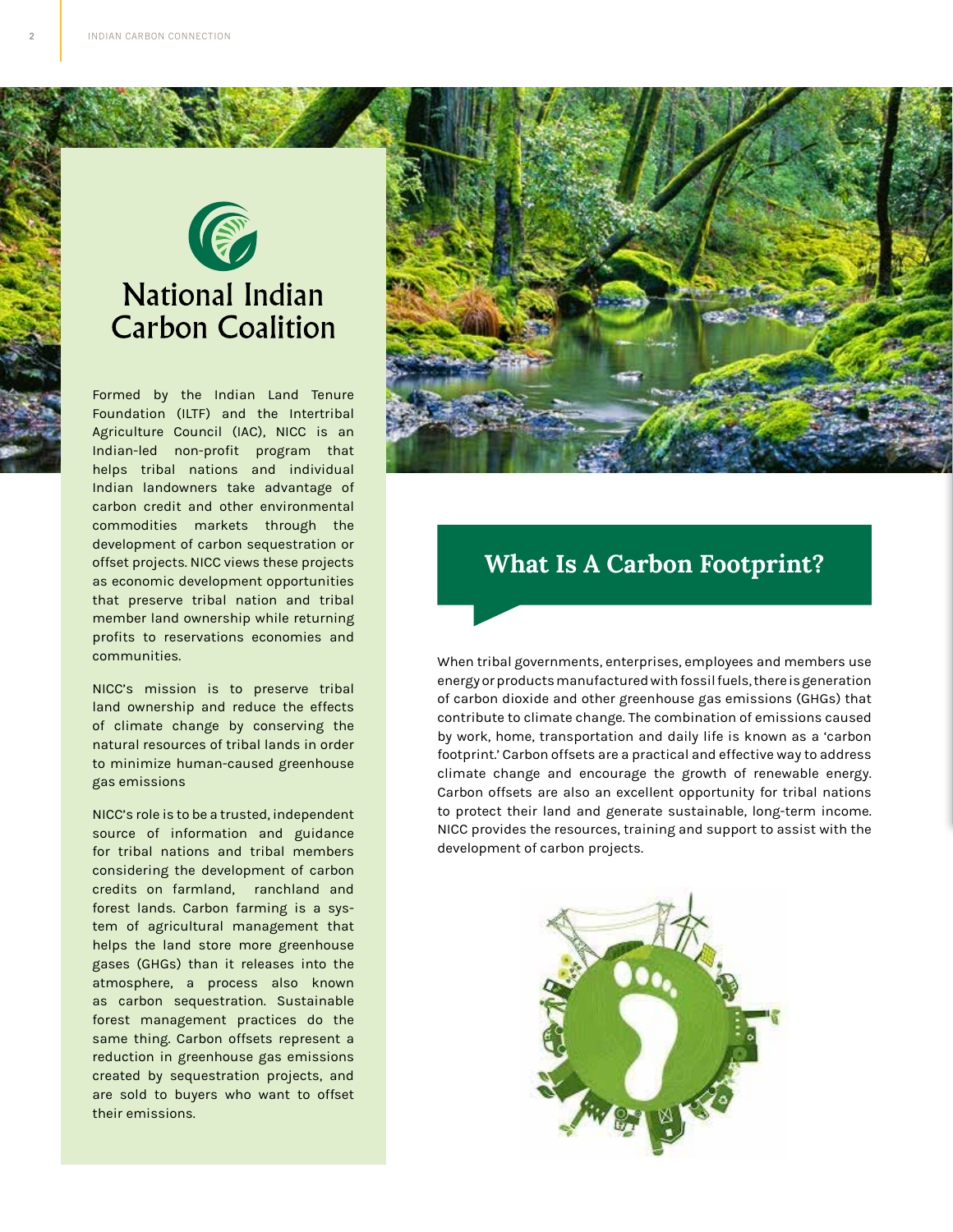# **Lower Brule Sioux Tribe**

**11,000 acres grassland carbon sequestration project**

**Project Snapshot**





The Lower Brule Indian Reservation is located 60 miles southeast of South Dakota's state capital of Pierre. A little over 1,300 people reside on the reservation which occupies an area of more than 200 square miles (132,600 acres) on the west bank of Lake Francis Case and Lake Sharpe reservoirs. The lakes were created by the construction of the Fort Randall and Big Bend dams on the Missouri River that were built as a result of the U.S. government's Pick-Sloan Act in the 1950s. Lower Brule is adjacent to the Crow Creek Indian Reservation, which sits on the east side of the Missouri.

The construction of these dams along the Missouri River flooded 35 square miles of prime forests, hunting, fishing and gathering grounds, agricultural lands, and settlements. The recovery of lost lands has been an urgent priority for the Tribe, which has reacquired more than 20 percent of its land.

Working with the National Indian Carbon Coalition (NICC), the Lower Brule Sioux Tribe has embarked on a carbon project that involves avoiding conversion of grasslands to cropland. The focus of the project is on native mixed prairie habitats and grasslands (and associated wetlands) which are vulnerable to conversion to intensive row-crop till agriculture such as corn, alfalfa, soybean, and wheat. This conversion adversely impacts native wildlife populations and reduces the land's ability to sequester carbon.

The objective of this 11,000-acre American Carbon Registry project is to continue implementation of a wildlife and mixed prairie habitat conservation program. The program is designed to:

- Enhance the viability of the native wildlife population through prairie habitat restoration and conservation and avoided habitat conversion to agriculture.
- Provide tribal hunting, gathering opportunities
- Increase soil carbon sequestration capacity through habitat conservation and avoided habitat conversion.

Implementation of the wildlife conservation program benefits current and future tribal members by connecting them more closely to their lands, reinforcing habitat conservation ethics and practices, and diversifying employment opportunities. The project is also expected to generate substantial income for the tribe over the long-term.



**Lower Brule Reservation** *South Dakota*

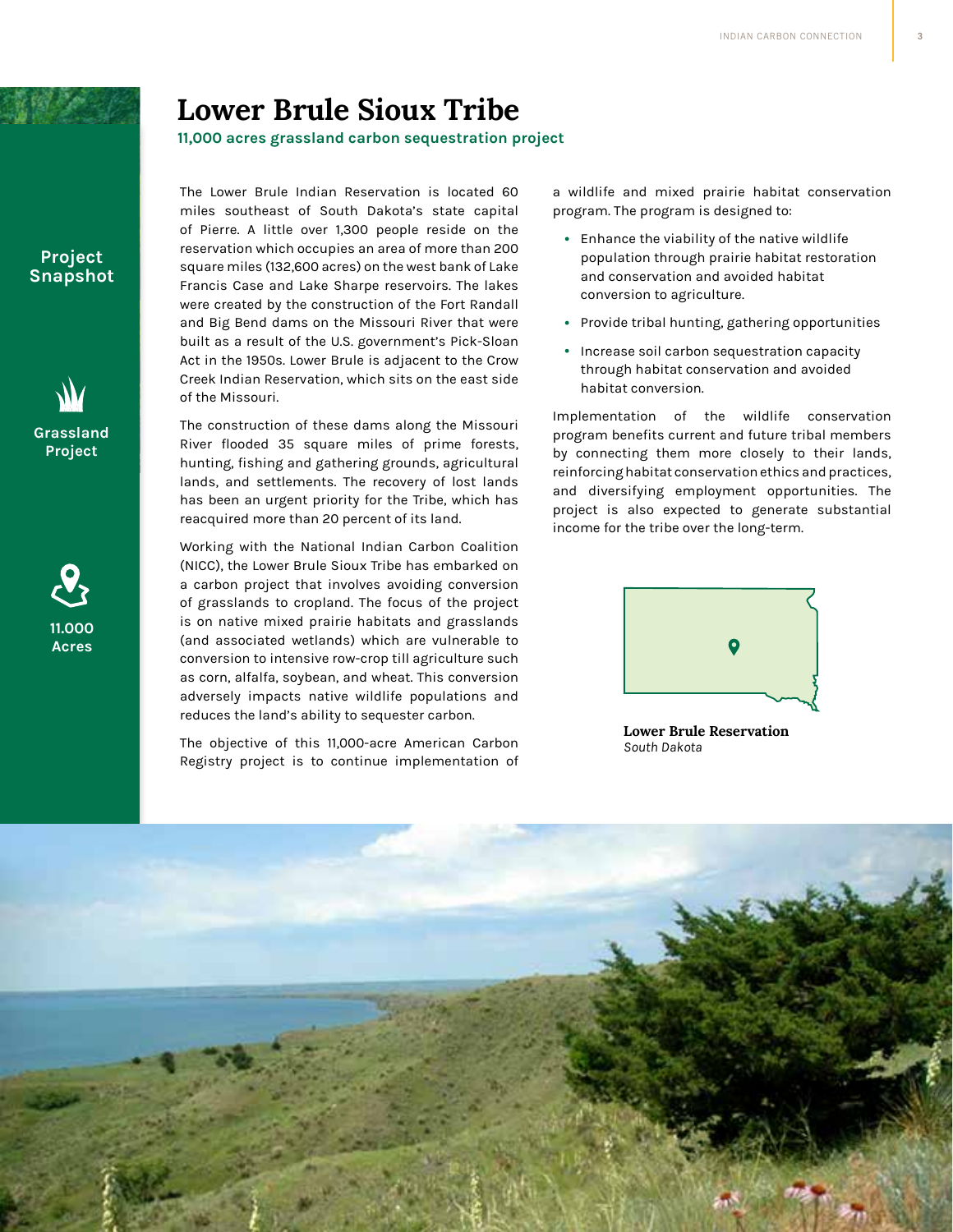

### **What Is A Carbon Credit?**

A carbon credit represents ownership of the equivalent of one metric ton of carbon dioxide that can be traded, sold or retired. If an organization is regulated under a cap-and-trade system, such as those in California or the European Union, it likely has an allowance of credits it can use towards its cap. If the organization produces fewer tons of carbon emissions than it is allocated, the organization can trade, sell or hold the remaining carbon credits. When a credit is sold, the buyer is purchasing the seller's allowance of emissions. A credit becomes tradeable because of a reduction in emissions.

### **What Is A Carbon Offset?**

A carbon offset represents a real reduction of carbon dioxide in the atmosphere and results in the generation of a carbon credit. The difference is, the credit is generated as the result of a project with clear boundaries, title, project documents and a verification plan. In most cases, carbon offsets generate reductions outside of the organization and, more importantly, outside of any regulatory requirement. Common projects include building wind farms, supporting truck stop electrification projects to reduce tailpipe emissions, and planting trees or preserving forests. Because carbon dioxide has global, not local, impact, both credits and offsets have the same reduction in carbon dioxide emissions and have the same benefit to the planet in terms of climate change.

### **Carbon Markets Explained**

Carbon markets aim to reduce greenhouse gas emissions enabling the trading of emission units (carbon credits), which are certificates representing emission reductions. Trading enables entities that can reduce emissions at a lower cost to be paid to do so by higher-cost emitters. By putting a price on carbon emissions, carbon market mechanisms raise awareness of the environmental and social costs of carbon pollution, encouraging investors and consumers to choose lower-carbon paths. There are two main categories of carbon markets: cap-and-trade and voluntary.

**Cap-and-trade** policies set a legal limit (a maximum or 'cap') on greenhouse gas emissions. Organizations that exceed these limits can purchase excess allowances to fill the gap or pay a fine. Cap-and-trade lets the market find the least expensive way to cut emissions while driving technological innovation and economic growth. As the cap is reduced for future years, total pollution declines. Electric utilities, refineries and large factories with excessive emissions must hold allowances (permits to emit one ton of carbon) or offsets (carbon credits) equivalent to their annual emissions. These organizations enter a compliance carbon market where carbon credits can bought and sold.

**Voluntary markets** enable the trading of carbon credits outside of the regulatory environment. It is driven by corporate social responsibility and ethics and a desire to enhance their reputation. Voluntary carbon markets may be smaller than the compliance markets but they are more flexible and innovative in terms of finance, monitoring and methodologies.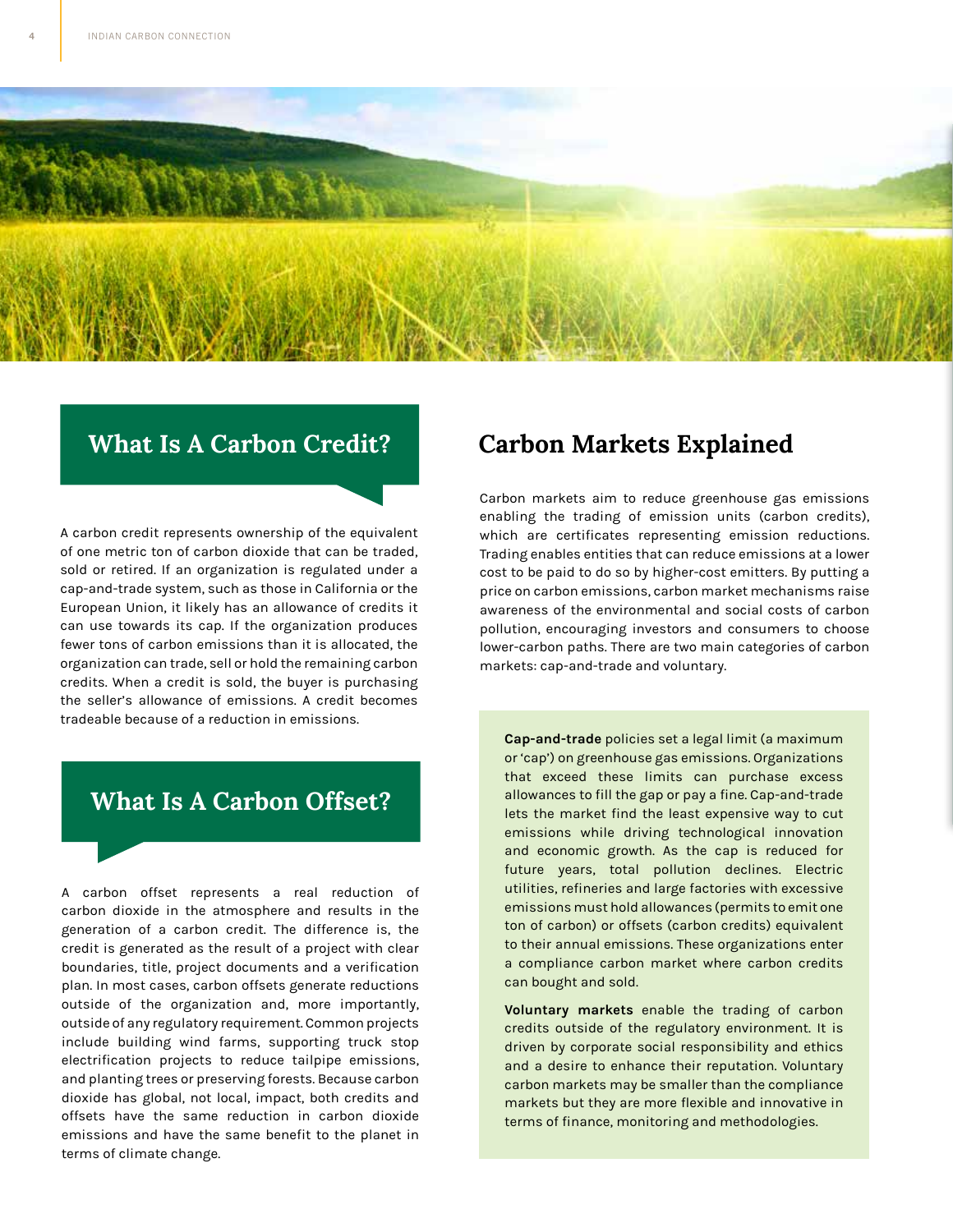# **Fond Du Lac Band Of Lake Superior Chippewa**

**8,197 acres forest carbon sequestration project**

### **Project Snapshot**





**480,000 MT Carbon Offsets over 10 years**



The Fond du Lac Band of Lake Superior Chippewa (Fond du Lac), located in northeastern Minnesota, is striving to reduce its carbon footprint and adapt to the impacts of climate change. Among the key goals are sustainability, energy efficiency, and the development of renewable energy. Fond du Lac aims to protect its land and natural resources for the cultural, spiritual, and physical well-being of its people.

The Reservation covers 101,000 acres, including forested areas, undisturbed wetlands, and wild rice waters. Animals commonly found there include black bear, timber wolf, fisher, marten, bald eagle, owls, and white-tailed deer. Fond du Lac also retains treaty rights for fishing, hunting, and gathering in the Ceded Territories (areas ceded by the Band in 1854 and 1837), which consist of eight million acres in Minnesota's Arrowhead Region, resources that Fond du Lac believes need to be protected for all Minnesotans.

Experts predict that the climate in Minnesota will become warmer in the decades ahead, with greater precipitation extremes ranging from flooding to drought. As a result of warmer temperatures, air pollution is expected to increase. These changes could lead to greater threats from invasive species, such as the emerald ash borer. The loss of maple trees could mean a decrease in maple syrup collection, and flooding or drought could be harmful to the production of wild rice.

Traditional knowledge shows that climate change is now occurring in the area. The moose population has declined and the turkey population has exploded, tribal members speak of how deer are moving farther north. Fond du Lac recognizes what climate change could mean for their way of life and are committed to taking responsible action to slow or reverse the warming trends.

In 2007, Fond du Lac committed to reducing its carbon footprint by 20 percent, and signed on to the Kyoto Protocol. In July 2020, the Reservation Business Committee elected to enter the carbon market, enrolling 8,197 acres of forestland into the Tribal Land Conservation Initiative.

The project will extend over 40 years and is expected to deliver several million dollars in revenue to Fond du Lac.

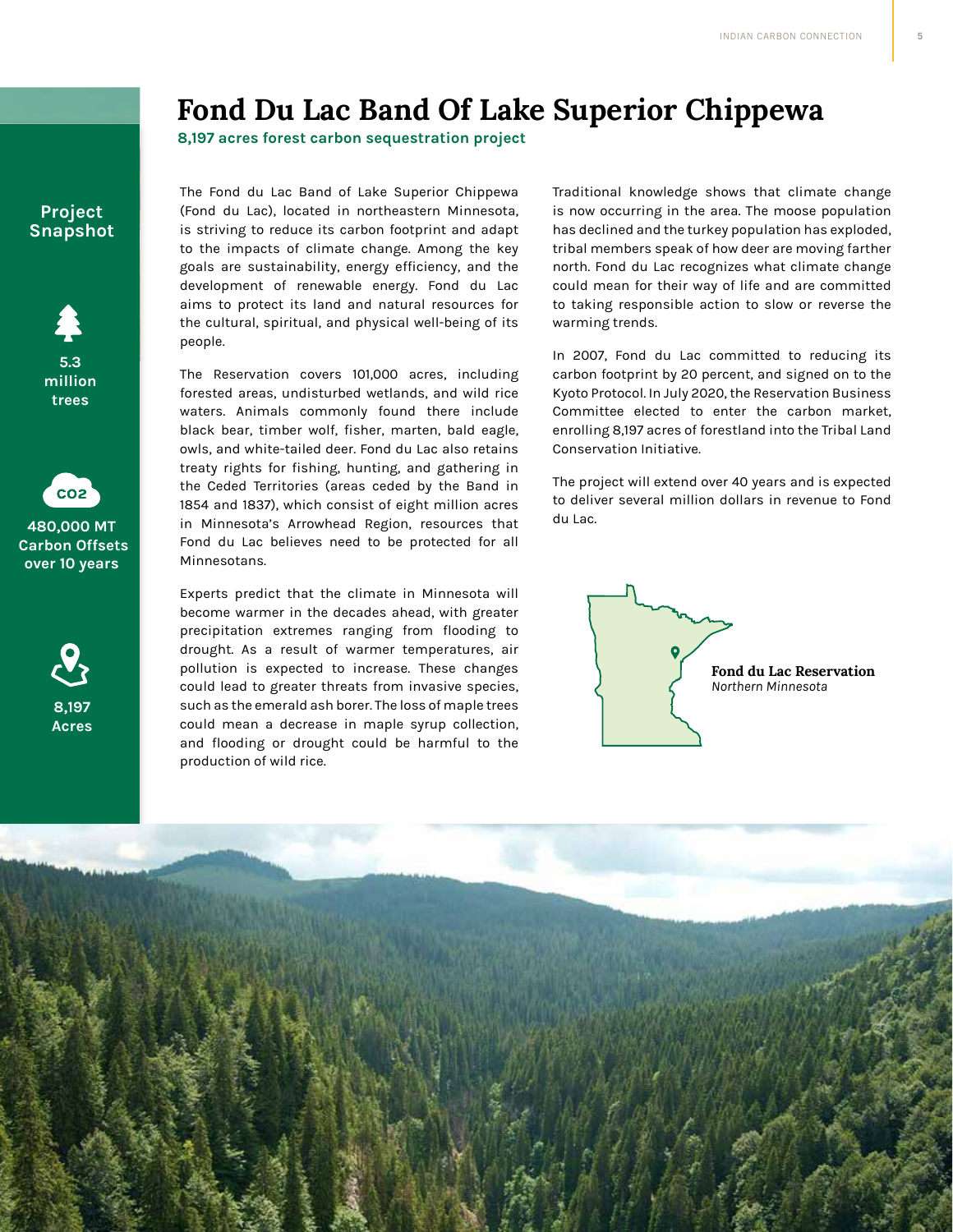

## **The Tribal Land Conservation Initiative**

**Protection. Preservation. Prosperity.**

Climate change is real, and tribal nations are taking major steps to mitigate the short- and long-term effects. What if your tribe could protect its land, preserve important natural resources for future generations and achieve prosperity today? The Tribal Land Conservation Initiative enables tribal nations to do just that. A program of the National Indian Carbon Coalition (NICC), this initiative helps tribes implement sustainable management practices, develop carbon projects and partner with socially responsible organizations – not irresponsible industrial polluters – to achieve financial security for the tribe.

#### **Traditional methods, contemporary knowledge**

When tribal governments, enterprises, employees and members use energy or products manufactured with fossil fuels, they are generating carbon dioxide and other greenhouse GHG's emissions that contribute to climate change. The combination of emissions caused by work, home, transportation and daily life is known as a 'carbon footprint.' By employing effective land management practices that combine contemporary knowledge with proven traditional methods, tribes can manage their land to store more greenhouse gases than it releases into the atmosphere – a process called carbon sequestration. The most common methods used are forest management, grasslands conservation and renewable energy.

Healthy forests are a natural source of greenhouse gas sequestration. The same is true of native grasses and other vegetation, which absorb and hold carbon dioxide emissions produced from other sources. To reduce tribal emissions, renewable energy technologies like wind or solar can replace the use of fossil fuels. All three methods can be used to develop carbon sequestration projects that generate income through the sale of carbon offsets.

### **Preserving tribal land for future generations**

The voluntary carbon market is where socially responsible corporations make the choice to purchase carbon credits, not because they are compelled by regulations but because it is the right thing to do. By paying someone else to reduce greenhouse gas emissions elsewhere, the buyer of a carbon offset is compensating for their own emissions. By partnering with The Nature Conservancy, and the American Forest Foundation, NICC has developed a unique opportunity for tribes to enter the voluntary carbon credit market on their own terms while managing their land in a sustainable way and generating long-term income for the tribe.

NICC's role is to be a trusted partner for tribes, ensuring that tribal interests are protected and potential revenues are maximized. The first step is to evaluate the land and determine its potential as a carbon sequestration or emission reduction activity. NICC will help the Tribe estimate the project's costs and explore potential returns using multiple different scenarios.

Carbon projects offer a unique opportunity for tribes to protect their land, preserve it for future generations and generate long-term income for the tribe with minimal risk and maximum return.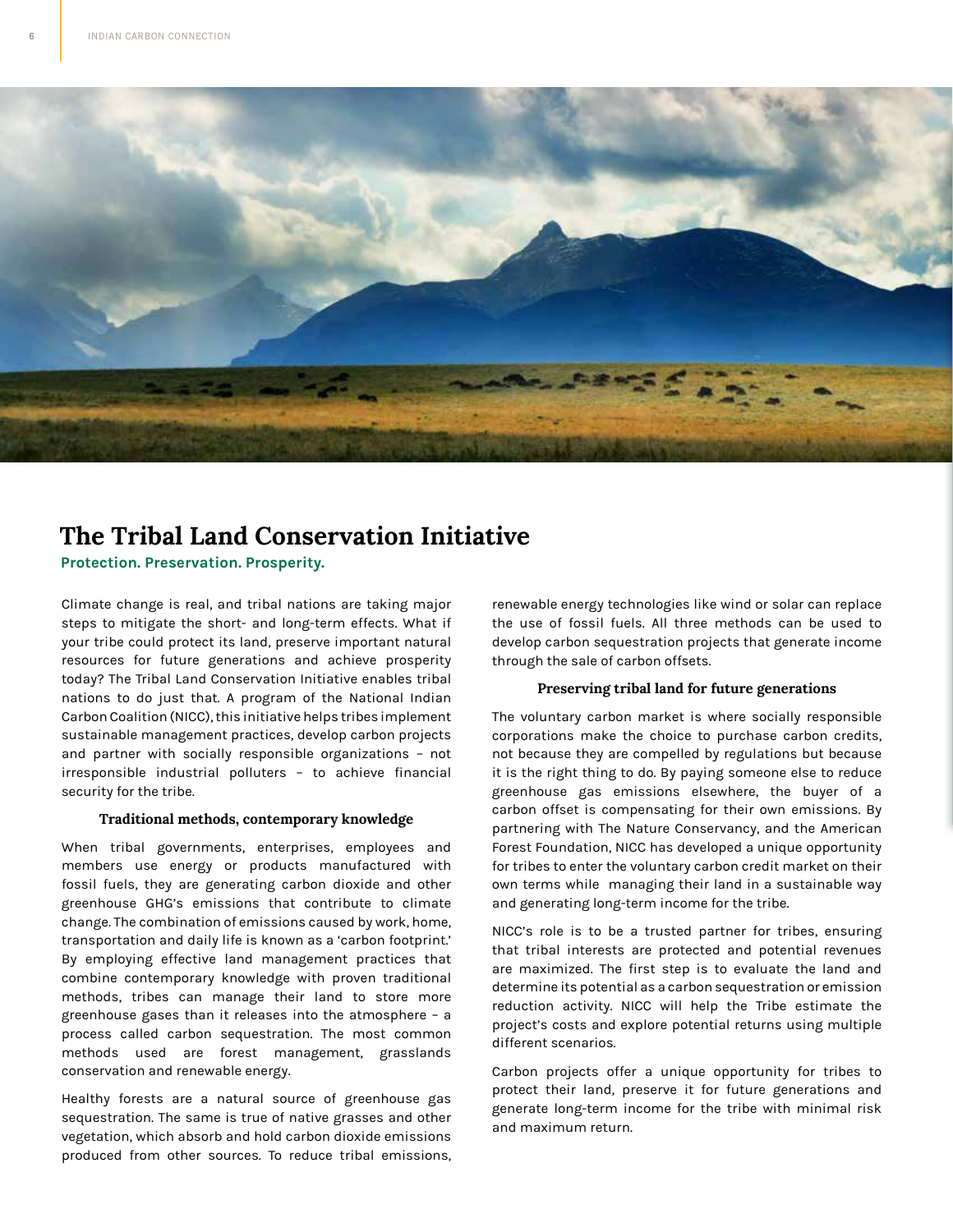# **Keweenaw Bay Indian Community**

**16,500 acres forest carbon sequestration project**

### **Project Snapshot**





**890,000 MT Carbon Offsets over 10 years**



The Keweenaw Bay Bands of Lake Superior Chippewa Indians is a federally recognized Indian tribe and the successor in interest of the L'Anse Band of Chippewa Indians. Established under the Treaty of 1854, the L'Anse Reservation is the oldest and largest in Michigan. The U.S. Supreme Court has interpreted the Treaty of 1854 as creating permanent homelands for the Chippewa (Ojibwa Anishnabek) signatories to the treaty. The Treaty of 1842 was one of the largest land cession agreements ever made between the U.S. government and Indian tribes. It stipulates that the Chippewa retain their rights to fish, hunt and gather on the ceded lands.

The Tribe's constitution, by-laws and corporate charter were adopted on Nov. 7, l836 pursuant to the terms of the 1934 Indian Reorganization Act which established tribal governments as we know them today. In 1966, Keweenaw Bay became one of four founding members of the Inter-Tribal Council of Michigan

The Reservation is located on pristine lands on the southern shores of Lake Superior (Gitchi Gumee: Big Sea Water) straddling both sides of Keweenaw Peninsula. There are about 3,600 tribal members whose land includes both the L'Anse and Ontonagon Indian Reservations. The L'Anse Indian Reservation consists of approximately 59,000 acres, including 19 miles of Lake Superior shoreline, 3,000 acres of wetlands, and 80 miles of rivers within five watersheds. The historic means of subsistence for

Tribal members centered around fishing, hunting, gathering, harvesting of wild rice (Menomin: the good grain), maple-sugaring and lumbering.

In August 2020, KBIC Tribal Council voted to move forward with a carbon development project and enrolled 16,500 acres of tribal forestland, a decision that complemented the Tribe's sustainable timber management efforts. Ongoing carbon storage will be regularly monitored through forest inventories. The project is being developed as part of the Tribal Land Conservation Initiative and the plan is to use the funds generated to meet KBIC's environmental vision, which includes maintaining the pristine waters of Lake Superior, ensuring that the Tribe has a longterm land use plan and can implement sustainable management practices on its tribal homelands.